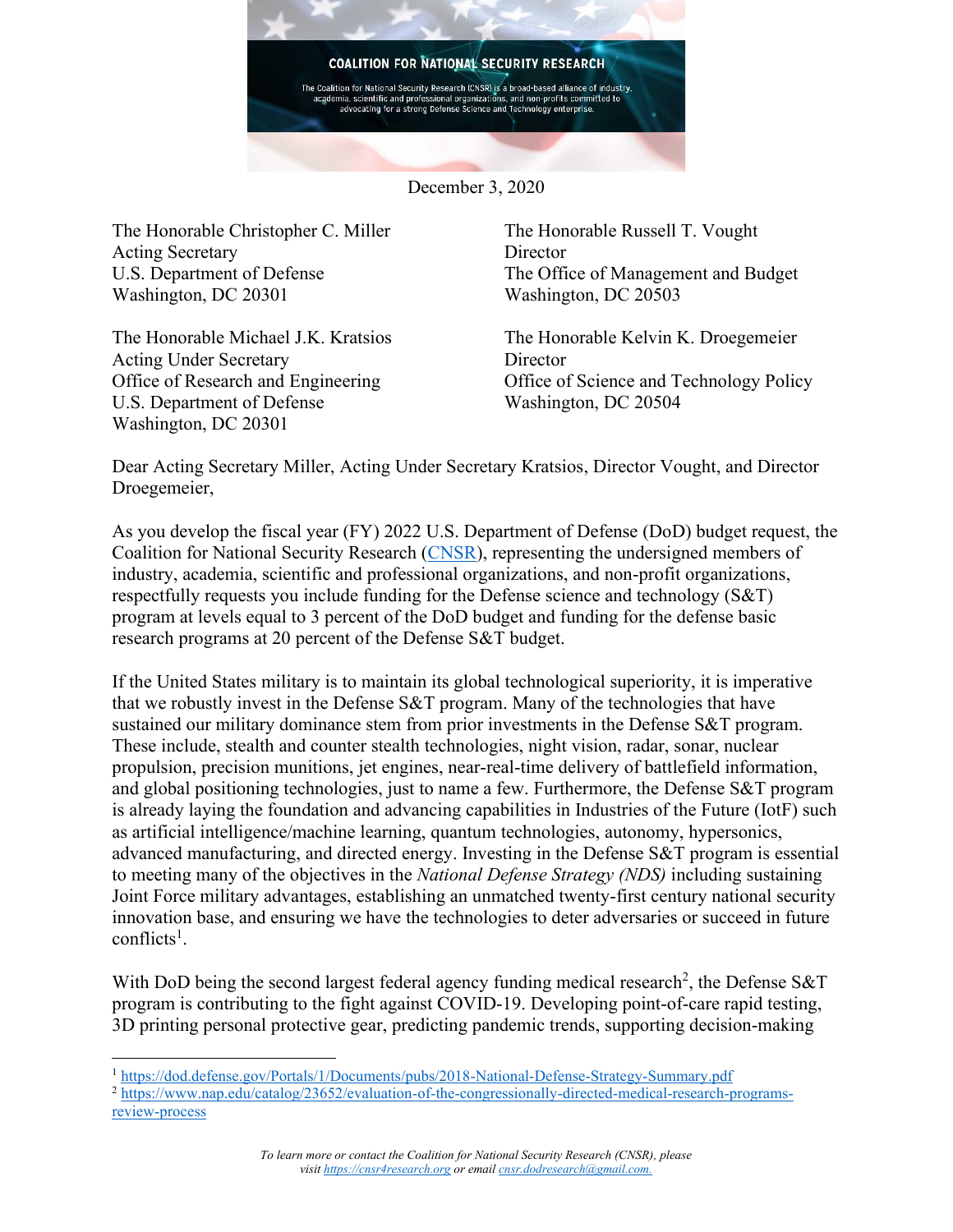about interventions, and understanding the national security implications of the COVID-19 crisis all stem from capabilities developed by investments in the Defense S&T program, including the defense basic research programs<sup>3</sup>. These efforts are consistent with the FY 2022 Administration Research and Development Budget Priorities, specifically the first priority of strengthening American public health security and innovation<sup>4</sup>. Additional investment can further enable scientific research to safeguard the health and quality of life of individuals, families, and communities, which is the top priority for the Administration<sup>5</sup>.

The United States is at a critical crossroads in terms of global S&T leadership and national security. China is likely to become the world's leader in research and development (R&D) investment soon<sup>6</sup>. From 2010 to 2017, United States federal investment in R&D fell nearly 15 percent while China's R&D investment increased by nearly 13 percent<sup>7</sup>. Using a simple inflation calculation, funding for Defense S&T provided in the enacted FY 2020 Defense Appropriations bill is nearly \$1.5 billion below levels appropriated in FY 2005. As noted by the Defense Science Board (DSB), inadequate levels of Defense S&T funding could threaten U.S. military dominance and leadership in the future<sup>8</sup>. The decline in R&D investment is particularly concerning considering that China now has the world's largest Army and Navy, and the third largest Air Force<sup>9</sup>. Innovation and sustained investments are keys to maintaining our global military superiority.

In an effort to reverse declining R&D investment trends and support the innovative scientific research needed to ensure global S&T leadership, CNSR joins the  $\text{DSB}^{10}$ , bipartisan House Armed Services Committee Future of Defense Task Force<sup>11</sup>, National Academies<sup>12</sup> and Council on Competitiveness<sup>13</sup> to urge that the *Defense S&T budget request comprise 3 percent of the overall DoD budget request.* Additionally, CNSR urges that the *defense basic research budget request comprise at least 20 percent of the Defense S&T budget, as recommended by the* National Academies<sup>14</sup> and Council on Competitiveness<sup>15</sup>. We also note that the DSB encouraged one-third of the Defense S&T budget be dedicated to revolutionary research such as the defense basic research programs<sup>16</sup>.

Thank you for consideration of our views. If we can be of any assistance, please do not hesitate to contact us.

<sup>3</sup> <https://basicresearch.defense.gov/COVID-19/Basic-Researchers-on-COVID-19/>

<sup>4</sup> <https://www.whitehouse.gov/wp-content/uploads/2020/08/M-20-29.pdf>

<sup>5</sup> Ibid

<sup>6</sup> [https://www.nsf.gov/news/news\\_summ.jsp?cntn\\_id=300508&WT.mc\\_id=USNSF\\_62&WT.mc\\_ev=click](https://www.nsf.gov/news/news_summ.jsp?cntn_id=300508&WT.mc_id=USNSF_62&WT.mc_ev=click)

<sup>7</sup> <https://ncses.nsf.gov/pubs/nsb20203>

<sup>8</sup> Ibid

<sup>9</sup> [https://media.defense.gov/2020/Sep/01/2002488689/-1/-1/1/2020-DOD-CHINA-MILITARY-POWER-REPORT-](https://media.defense.gov/2020/Sep/01/2002488689/-1/-1/1/2020-DOD-CHINA-MILITARY-POWER-REPORT-FINAL.PDF)[FINAL.PDF](https://media.defense.gov/2020/Sep/01/2002488689/-1/-1/1/2020-DOD-CHINA-MILITARY-POWER-REPORT-FINAL.PDF)

 $\frac{10 \text{ http://www.dtic.mil/dtic/tr/fulltext/u2/a403874.pdf}}{10 \text{ http://www.dtic.mil/dtic/tr/fulltext/u2/a403874.pdf}}$  $\frac{10 \text{ http://www.dtic.mil/dtic/tr/fulltext/u2/a403874.pdf}}{10 \text{ http://www.dtic.mil/dtic/tr/fulltext/u2/a403874.pdf}}$  $\frac{10 \text{ http://www.dtic.mil/dtic/tr/fulltext/u2/a403874.pdf}}{10 \text{ http://www.dtic.mil/dtic/tr/fulltext/u2/a403874.pdf}}$ 

<sup>11</sup> [https://armedservices.house.gov/\\_cache/files/2/6/26129500-d208-47ba-a9f7-](https://armedservices.house.gov/_cache/files/2/6/26129500-d208-47ba-a9f7-25a8f82828b0/6D5C75605DE8DDF0013712923B4388D7.future-of-defense-task-force-report.pdf)

[<sup>25</sup>a8f82828b0/6D5C75605DE8DDF0013712923B4388D7.future-of-defense-task-force-report.pdf](https://armedservices.house.gov/_cache/files/2/6/26129500-d208-47ba-a9f7-25a8f82828b0/6D5C75605DE8DDF0013712923B4388D7.future-of-defense-task-force-report.pdf)

<sup>23</sup>a66626260000250130032120221 www.nap.edu/catalog/11463/rising-above-the-gathering-storm-energizing-and-employing-america-for

<sup>13</sup> <https://www.compete.org/reports/all/202>

<sup>14</sup> <https://www.nap.edu/catalog/11463/rising-above-the-gathering-storm-energizing-and-employing-america-for>

<sup>&</sup>lt;sup>15</sup> https://www.compete.org/reports/all/202

<sup>16</sup> <http://www.dtic.mil/dtic/tr/fulltext/u2/a433761.pdf>